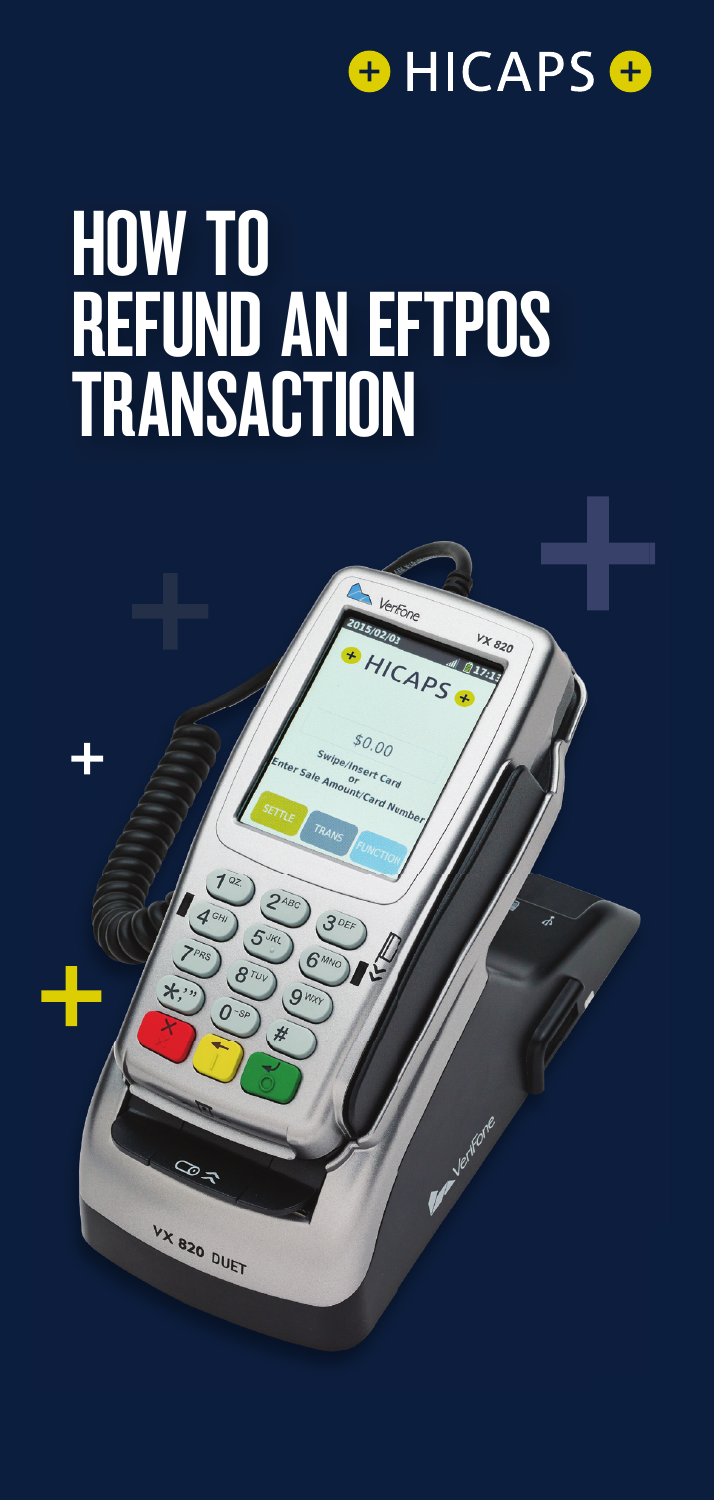# **There are two options for refunding an EFTPOS transaction**

# OPTION 1 REFUNDING AN EFTPOS TRANSACTION PROCESSED BY THE SAME TERMINAL

## **step 1**

Access the Transactions menu by pressing **[TRANS]**  on the touch screen



#### **step 3**

The terminal will then prompt you for a card.

**Swipe/Insert** the cardholder's card



| <b>Transaction Menu</b>                                              |
|----------------------------------------------------------------------|
| 1. Balance / Quote<br>2. Refund / Cancel                             |
| 3. Pre-Auth<br>4. Completion<br>5. Cashout<br>6. Sale / Claim        |
| <b>SELECT</b><br><b>CANCEL</b><br><b>BACK</b>                        |
| $+$ HICAPS $+$                                                       |
| Refund/Cancel<br>Swipe/Insert Card<br>or<br>Enter Amount/Card Number |

CANCEL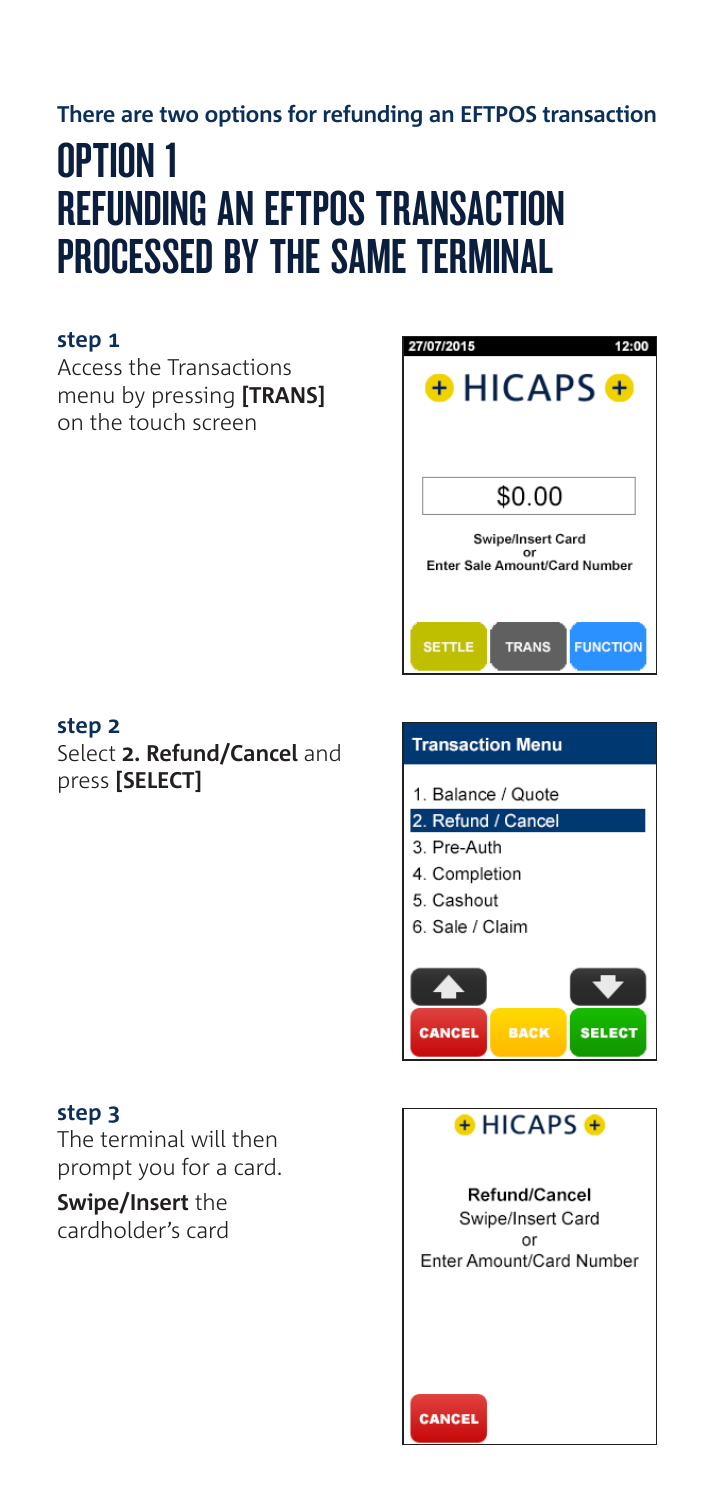The screen will then display the transaction(s) processed on the terminal by this cardholder for the current day. If there is more than one transaction for that cardholder, all transactions can be reviewed by using the up/down arrow buttons on the touch screen.

Once you have located the transaction you wish to refund, press **[OK]**.

If the transaction is not in the terminal journal press **[CLEAR]** and continue from Option 2 Step 4



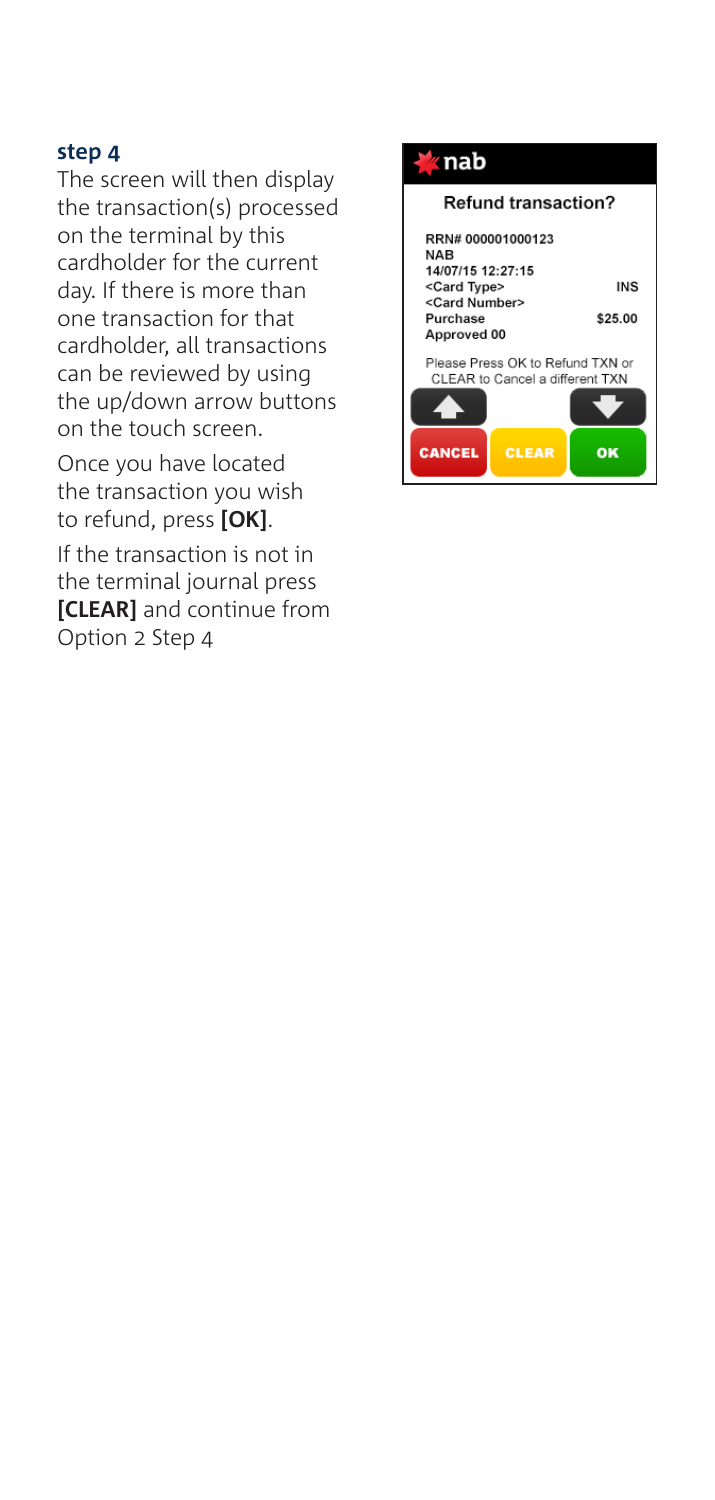# OPTION 2 REFUNDING ANY EFTPOS TRANSACTION

### **step 1**

Access the Transactions menu by pressing **[TRANS]**  on the touch screen

#### **step 2**

Select **2. Refund/Cancel** and press **[SELECT]**

#### **step 3**

The terminal will then prompt you for a card. **Swipe/Insert** the cardholder's card



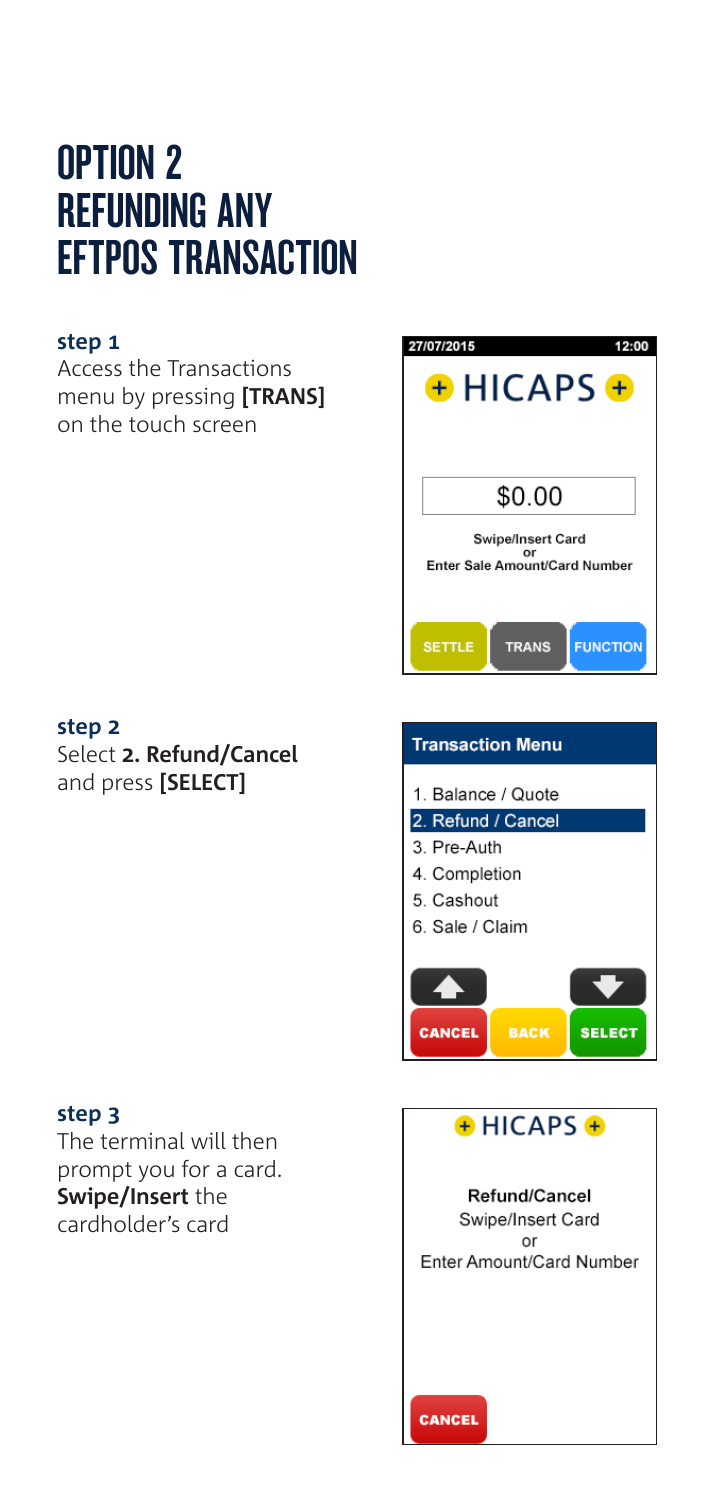Use the arrows on the touch screen to highlight the **Merchant** you wish to transact with and press **[SELECT]**

*Note: This option will only appear if there is more than one merchant loaded in this terminal*

#### **step 5**

The terminal will then prompt you for the refund password for the selected merchant.

Key the **password** and press **[OK]**

#### **step 6**

Key the amount you wish to refund and press **[OK]**



| nab                                 |
|-------------------------------------|
| Refund                              |
| <b>Enter Merchant Password</b>      |
| <merchant name=""></merchant>       |
|                                     |
| Please press OK to confirm          |
| <b>CANCEL</b><br><b>CLEAR</b><br>OK |

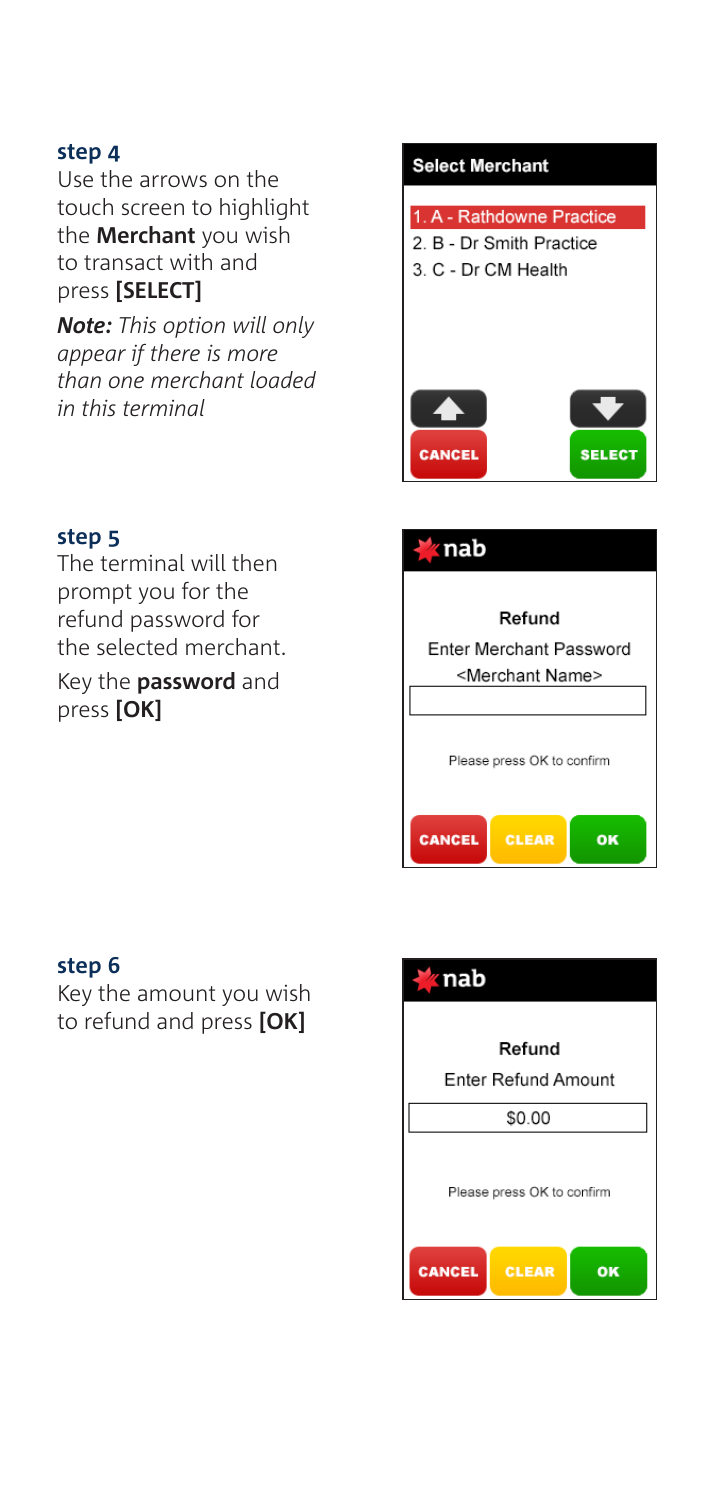The cardholder is to **select their account** on the touch screen or by selecting the number on the keypad that is next to the account name on the screen. e.g  $1 - CHQ$ ,  $2 - SAV, 3 - CR$ 



## **step 8**

The cardholder is required to key enter their **PIN** and press **[OK]**

*Note: In some cases the card will not require a PIN and therefore a signature will be required to complete the transaction*

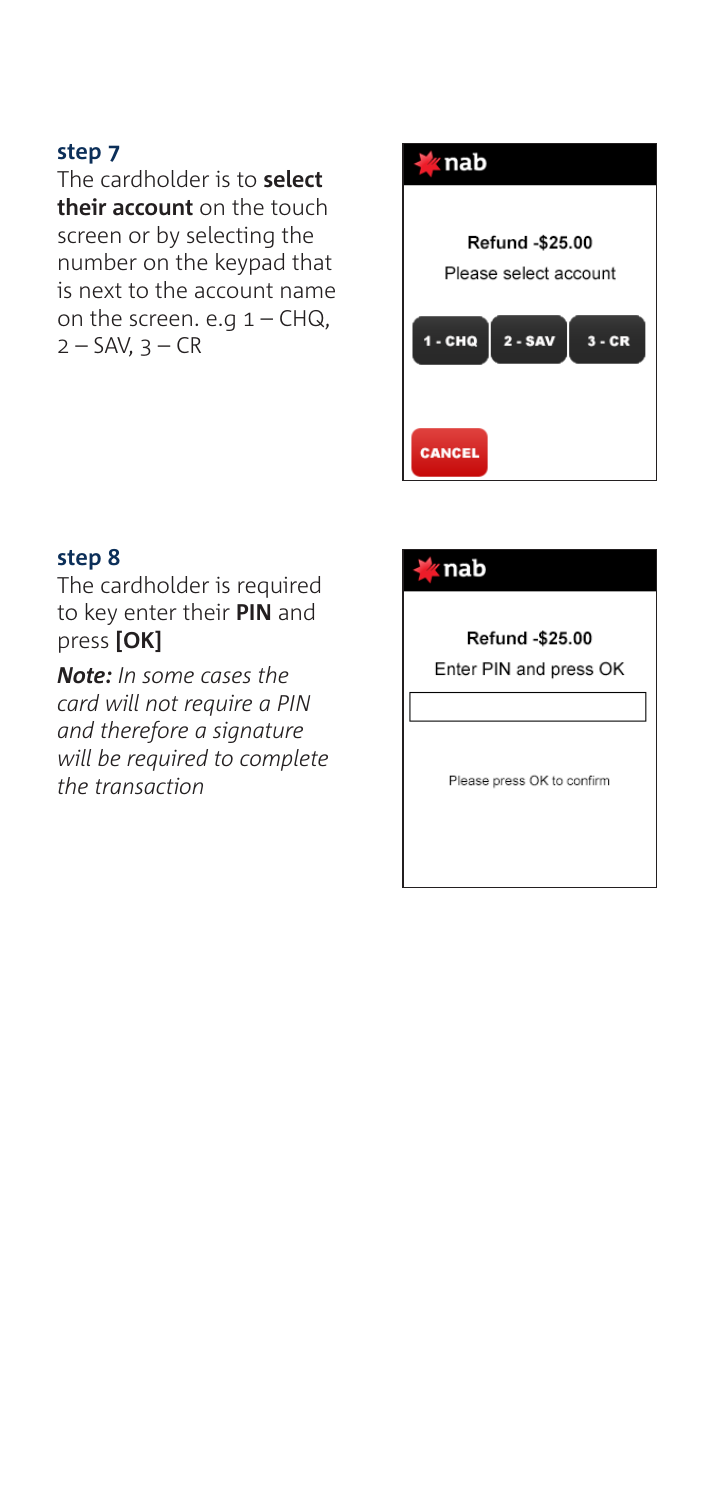The transaction will be processed by the bank and be approved or declined. Please ensure you check the screen and receipt to confirm the transaction was approved or declined



#### **step 10**

If the payment was made using a card without a PIN you will also be asked to confirm the **signature** once the transaction is approved by the bank.

If the signature matches press **[YES]** to complete the transaction.

If the signature doesn't match, press **[NO]** to cancel the transaction, and get payment by another means